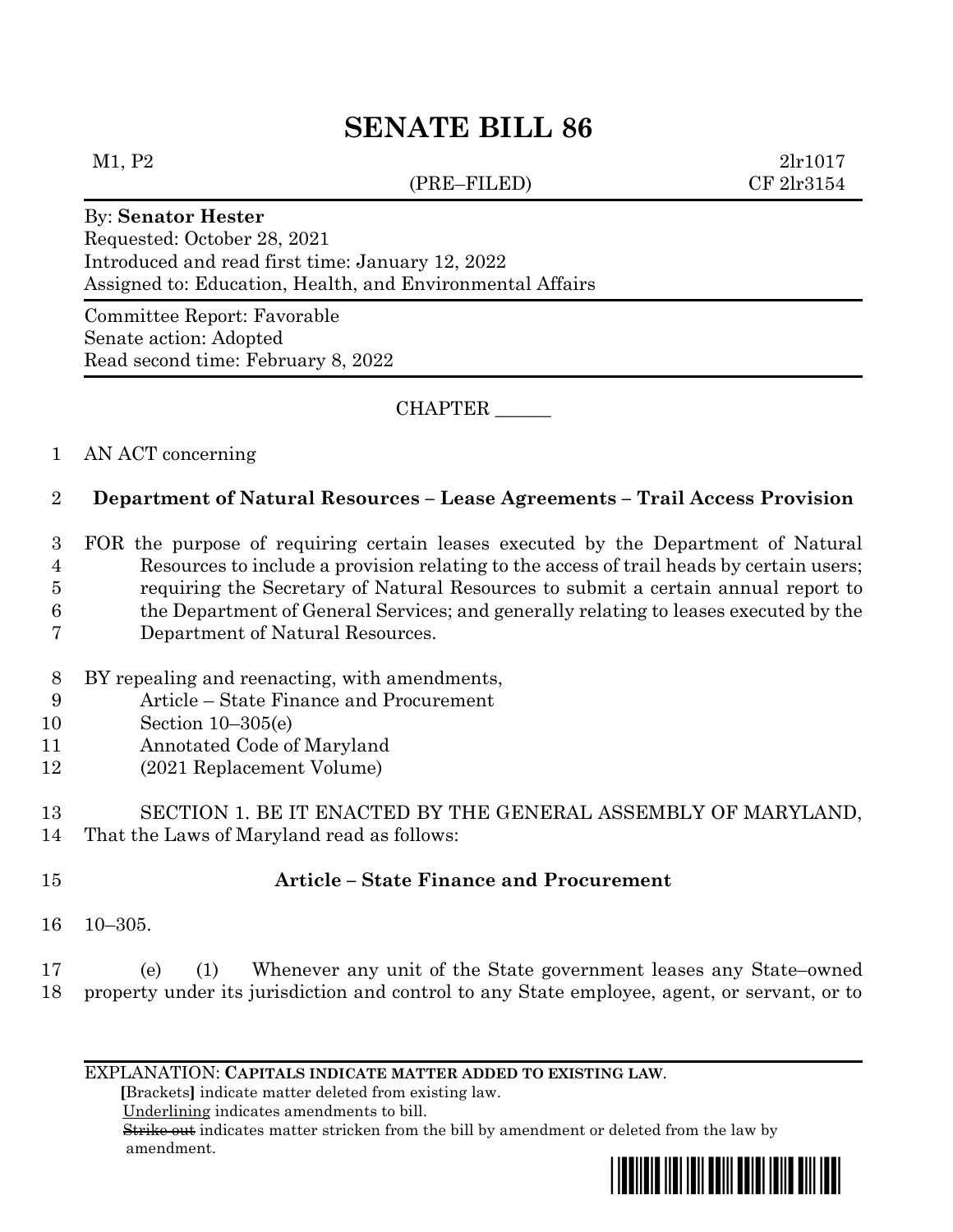# **SENATE BILL 86**

| $\mathbf{1}$<br>$\overline{2}$ | any other individual in State service, for the purpose of permitting the individual to<br>maintain a residence on or in the property, the lease shall be:                                                                                                                                                      |
|--------------------------------|----------------------------------------------------------------------------------------------------------------------------------------------------------------------------------------------------------------------------------------------------------------------------------------------------------------|
| 3                              | (i)<br>executed by the unit; and                                                                                                                                                                                                                                                                               |
| 4                              | approved by the Secretary of General Services.<br>(ii)                                                                                                                                                                                                                                                         |
| $\bf 5$<br>6                   | (2)<br>The lease is not valid unless the Secretary of General Services approves<br>it.                                                                                                                                                                                                                         |
| 7<br>$8\,$<br>9<br>10          | Whenever any unit of the State government leases any State–owned<br>(3)<br>property under its jurisdiction and control to any lessee, the lease shall include a provision<br>which prohibits the lessee from assigning or subleasing that property without the prior<br>approval of the Board of Public Works. |
| 11<br>12<br>13                 | (I)<br>Whenever the State Highway Administration leases<br>(4)<br>any<br>State–owned property under its jurisdiction and control to any person, the Administrator<br>of the State Highway Administration may execute the lease if:                                                                             |
| 14                             | [(i)]<br>1.<br>the lease is entered into on a 30-day renewable basis; and                                                                                                                                                                                                                                      |
| 15                             | 2.<br>$\left[ \mathrm{(ii)}\right]$<br>the duration of the tenancy does not exceed 1 year.                                                                                                                                                                                                                     |
| 16<br>17<br>18<br>19           | At least twice each year, the Administrator of the State Highway<br>$\lceil (5) \rceil$<br>(II)<br>Administration shall submit a report of the leases executed under the authority granted in<br><b>SUBPARAGRAPH (I) OF THIS</b> paragraph $(4)$ of this subsection to the Board of Public<br>Works.           |
| 20<br>21<br>22<br>23           | <b>WHENEVER THE DEPARTMENT OF NATURAL RESOURCES</b><br>(5)<br>(I)<br>LEASES ANY STATE-OWNED PROPERTY UNDER ITS JURISDICTION AND CONTROL TO<br>ANY LESSEE, THE LEASE SHALL INCLUDE A PROVISION THAT REQUIRES THE LESSEE<br>TO:                                                                                  |
| 24<br>25<br>26                 | 1.<br>MAINTAIN A BORDER AROUND<br><b>THE</b><br><b>PROPERTY</b><br>SUFFICIENT TO ALLOW UNOBSTRUCTED ACCESS TO TRAIL HEADS BY TRAIL USERS<br>AND FIRST RESPONDERS; AND                                                                                                                                          |
| 27<br>28                       | 2.<br><b>ENSURE THAT THE BORDER REQUIRED UNDER ITEM 1</b><br>OF THIS SUBPARAGRAPH REMAINS FREE OF OBSTRUCTIONS AT ALL TIMES.                                                                                                                                                                                   |
| 29<br>30<br>31<br>32           | AT LEAST ONCE EACH YEAR, THE SECRETARY OF NATURAL<br>(II)<br>RESOURCES SHALL SUBMIT A REPORT OF ALL LEASES EXECUTED BY THE<br>DEPARTMENT OF NATURAL RESOURCES TO THE DEPARTMENT OF GENERAL<br>SERVICES.                                                                                                        |